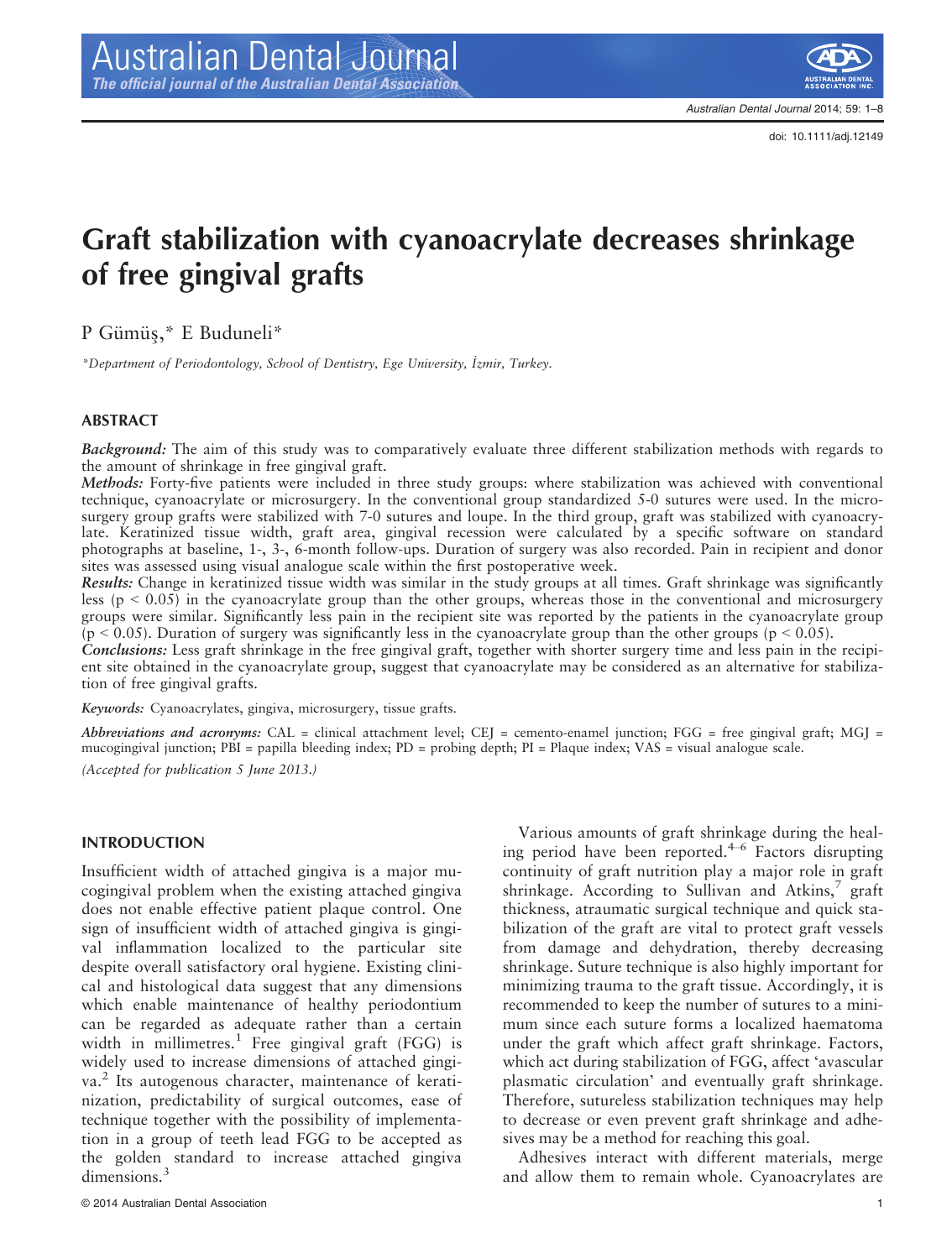a group of simple, inexpensive and practical adhesives. Cyanoacrylates are used as tissue adhesives in paediatric surgery, general surgery and also dentistry. $8-17$  Butyl cyanoacrylate is a bacteriostatic, biodegradable, haemostatic cyanoacrylate with a long half-life and good tissue compatibility.<sup>18</sup> It can adhere in moist environments and is available in a formulation appropriate to be used in the oral cavity.

Microsurgery is increasingly used in periodontology. Magnification glasses and small, specialized surgical instruments are used in microsurgery. Improved quality of view and reduced soft tissue trauma are major advantages of microsurgery contributing positively to the healing process.<sup>19,20</sup>

Controlling potential factors related to healing complications may significantly decrease shrinkage. As yet, there have been no published studies comparatively evaluating various stabilization techniques with regard to the resultant graft shrinkage. Our hypothesis was that graft stabilization with cyanoacrylate and microsurgical technique may reduce graft shrinkage in free gingival graft application aimed solely at increasing the width of keratinized gingiva. Therefore, the present study was planned to compare three different stabilization techniques in regards to the changes in dimensions of free gingival graft and keratinized tissue, and to relate these changes to clinical periodontal conditions as well as pain levels in operation sites.

## MATERIALS AND METHODS

## Study population

This study was a randomized, controlled, clinical trial with an observation period of six months. A total of 45 patients were included in the present study between September 2008 and August 2010 (Table 1). The study was conducted in full accordance with ethical principles, including the World Medical Association's Declaration of Helsinki, as revised in 2008. The study was approved by the Ethics Committee of the Ege University with the protocol number 08-5/7. The study protocol was explained and written

Table 1. Demographic variables of groups

|                                             | Conventional<br>group | Cyanoacrylate<br>group | Microsurgery<br>group |
|---------------------------------------------|-----------------------|------------------------|-----------------------|
| n                                           | 15                    | 15                     | 15                    |
| Gender (male/<br>female)                    | 1/14                  | 1/14                   | 1 / 14                |
| Age range (year)<br>median<br>$(min - max)$ | $39(32 - 48)$         | $38(20-50)$            | $37(24 - 48)$         |
| Age (year)<br>$mean \pm SD$                 | $40.27 + 4.83$        | $37.60 \pm 9.07$       | $34.80 + 7.28$        |

All data are shown as mean  $\pm$  standard deviation.

informed consent was received from each individual before clinical periodontal examination. Exclusion criteria were history of smoking, systemic diseases that require prescription of antibiotics, antibiotic treatment in the last six months, age <18 years, pregnancy or lactation. Inclusion criteria were presence of attached gingiva width <1 mm involving one or two lower anterior teeth, Miller Class III–IV recession. Moreover, sites requiring an increase in keratinized gingiva width without any attempt of root closure were included in the study.

## Clinical measurements

Plaque index<sup>21</sup> (PI), probing depth (PD), clinical attachment level (CAL) (at six sites; mesio-buccal, mid-buccal, disto-buccal, mesio-lingual, mid-lingual and disto-lingual locations) and papilla bleeding  $index^{22}$  (PBI) were recorded on each tooth present except third molars at baseline, 1-, 3-, and 6-month follow-ups. A Williams periodontal probe (Hu Friedy, Chicago, IL, USA) was used for clinical measurements.

## CLINICAL PROCEDURES

## Study groups

Initial periodontal therapy consisting of oral hygiene instruction, motivation, scaling and polishing was performed in all patients. Root planing, removal of iatrogenic factors and occlusal adjustment were also provided when necessary. All patients were examined two months after the completion of initial periodontal treatment to evaluate whether there was a need to increase attached gingiva dimensions in the mandibular anterior region. Full mouth plaque and bleeding scores were  $\leq 20\%$  at this recall visit. Presence of plaque and bleeding in the mandibular anterior region was regarded as questionable maintenance of periodontal health and indicated the need to increase attached gingiva width.

There were three study groups with 15 patients in each group. In Group 1, FGG was stabilized with conventional procedures; Group 2, FGG was stabilized with cyanoacrylate; Group 3, FGG was stabilized with a microsurgery technique. Patients were assigned to one of these study groups using a sealedenvelope randomization method. The treatment allocations were selected and concealed by a blinded investigator (EB) and envelopes were opened just before the operation. All surgical interventions were performed by the same experienced periodontist (PG). Before the operations, bioplast plaque was prepared for the upper jaw to control bleeding and to increase patient comfort during the healing period.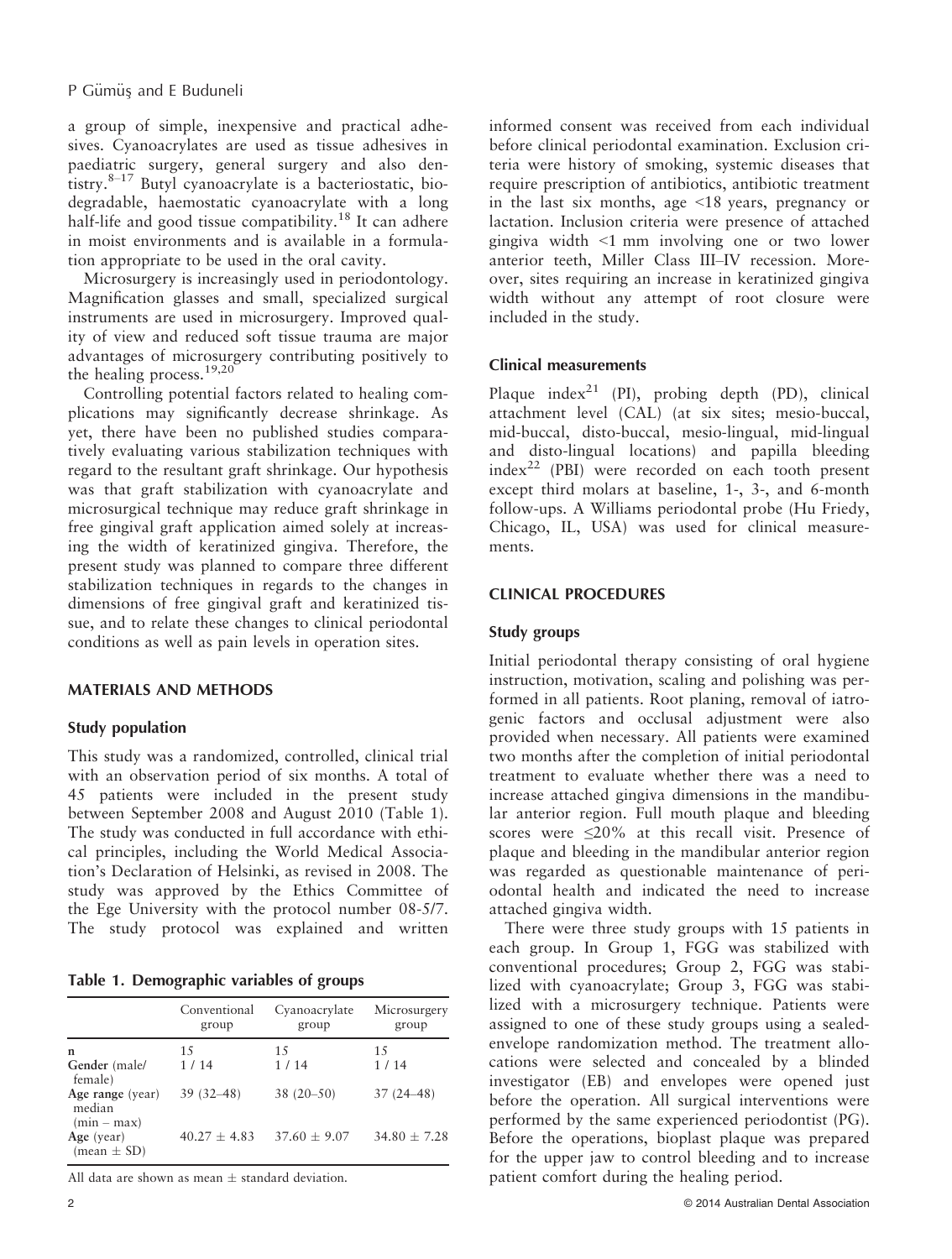### Recipient site preparation

A partial thickness flap was elevated following local anaesthesia by 2% lidocaine with 1:100 000 epinephrine. The flap design included a horizontal incision parallel to and below the mucogingival junction (MGJ) and passing the midpoint of adjacent teeth. Recipient bed was prepared for a graft size of 5 x 10 mm. Flap was sutured with three periosteal sutures to the apical border of the recipient site. In the conventional and cyanoacrylate groups, 15# scalpel (Swann-Morton Ltd, Sheffield, England) and 5-0 propylene (Doğsan, Trabzon, Turkey) suture material was used. In the microsurgery group, 15-c# scalpel (Swann-Morton Ltd, Sheffield, England), 7-0 propylene (Doğsan, Trabzon, Turkey) suture material and 2.5x magnification loupe (Seiler Instrument, St Louis, USA) was used for recipient bed preparation. After placing all sutures, gauze moistened with saline was placed over the recipient bed until the graft was placed.

#### Donor site preparation

Free gingival graft was obtained from the palatal mucosa between the first premolar and first molar at  $\geq$ 2 mm distance from the gingival margins of the corresponding teeth. $^{23}$  Local anaesthetic (2% lidocaine with 1:100 000 epinephrine) was applied to the palatal area. Firstly, 5 x 10 mm sterile aluminium foil was prepared to standardize the graft size for all groups. The scalpel was moved horizontally and care was taken to harvest a FGG with a thickness, which allows reflection of the scalpel under it. Graft thickness was immediately assessed with a calliper at six points (ends and centre of the graft) and a standard thickness of 1–1.3 mm was achieved. Donor site was prepared with the scalpels used for recipient site preparation in each group.

Connective tissue surface of the graft was carefully inspected for removal of any adipose tissue. Dimensions of FGG were checked with a calliper and the graft was put on wet gauze and moistened with saline.

#### Graft stabilization

In the conventional group, a minimal number of sutures was used for stabilization of the FGG as described previously by Sullivan and Atkins.<sup>7</sup> Graft was stabilized with two sutures in the coronal portion of the two apico-coronal edges (Fig. 1a). After stabilization with 5-0 propylene sutures, gentle pressure was applied to the graft for five minutes.

In the cyanoacrylate group, FGG was stabilized with butyl cyanoacrylate (PeriAcryl®, Glustitch, Delta, Canada). Gentle pressure was applied to the graft for five minutes and then cyanoacrylate was applied using its special 0.2 ml pipette so that there was an approximately 2 mm width of adhesive all along the graft borders (Fig. 1b). Excess drops flowing over were cleaned with gauze moistened with saline. It was then allowed to stand for 1–2 minutes to adhere the graft to the recipient site.

In the microsurgery group, FGG was fixed to the recipient site with 7-0 propylene sutures using 2.5x magnification loupe and special equipment for microsurgery (Fig. 1c). In addition to the two sutures in the coronal portion, two more sutures were used in the apical part of the apico-coronal edges. Finally, one more suture in the mid-point of the coronal border and one in the apical border were placed to prevent dead spaces. After stabilization, gentle pressure was applied to the graft for five minutes.

#### Clinical photographs

Clinical photographs were taken at baseline, 1-, 3-, and 6-month follow-ups. In the present study, the graft area, keratinized tissue and gingival recession was determined by a specific software on clinical photographs. To determine the exact values and standardize, 1 mm thick full-round wires were prepared in 4.0 mm length. This wire was placed on the soft tissue, close to the operation site and photographs were taken. Periodontal dressing was then applied over the graft in all the study groups.

Measurements were performed with Java-based analyse programme (ImageJ, National Institutes of Health, Bethesda, Maryland, USA). For evaluation of the graft area, graft borders were drawn and the area was coloured. Keratinized tissue width was measured from the gingival margin to the MGJ, for the baseline value graft bottom border was used as MGJ. Gingival recession was evaluated from the



Fig. 1 Stabilization of free gingival graft in the study groups. (a) conventional group; (b) cyanoacrylate group; (c) microsurgery group. Whole graft was placed over the soft tissue so that no part of it was over the recessed root surface.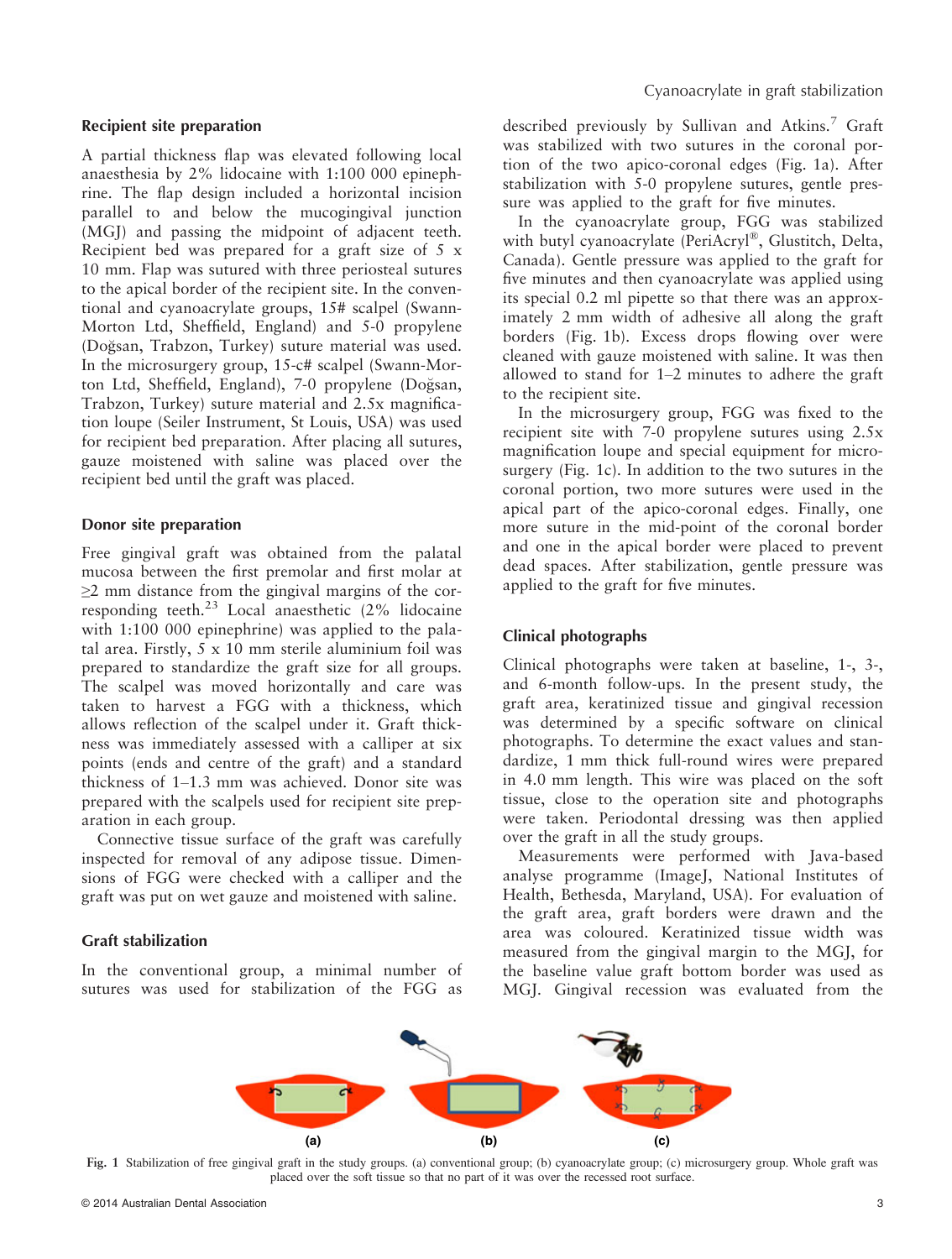cemento-enamel junction (CEJ) to the gingival margin. All evaluations were repeated three times and the average value of these three measurements was calculated at 1-, 3-, and 6-month follow-ups. These measurements were made on clinical photographs of the graft area and therefore, the clinician was blinded to the study group.

The difference between the graft area at baseline, 1-, 3-, and 6-months was regarded as the amount of graft shrinkage, and the percentage of shrinkage was also calculated.

## Determination of surgery duration

The exact time of starting the horizontal incision was noted for each patient. The time point just after graft stabilization was considered as the end of the operation and the exact time was recorded again. Operation duration was calculated in the same way in all study groups.

## Postoperative protocol

Bioplast plaque was prepared for the maxilla to prevent postoperative complications such as bleeding and pain in the donor site and to provide patient comfort after surgery. These plaques were sterilized in autoclave before surgery. Patients were informed about the possibility of postoperative bleeding and taught how to use bioplast plaque. Toothbrushing activities in the operation sites were discontinued until sutures were removed. No mouthrinse or antibiotics were prescribed. Only analgesic pills (500 mg Acetaminophen) were recommended. All patients were asked to note the exact time and number of analgesic taken.

## Visual analogue scale

Visual analogue scale (VAS) was used to evaluate pain during the postoperative period. A 10 cm VAS with 'none' at the left and 'unbearable' at the right end as verbal end points was prepared separately for the recipient and donor sites. Forms were given to patients after completion of the operation and they were asked to mark the pain value they felt at the end of each day. Forms were collected on the day of suture removal.

Periodontal dressing and sutures were removed on day 7 after the surgery. Operation sites were washed with sterile saline and cleaned gently with sterile gauze. Patients were asked to commence oral hygiene measures during the initial periodontal treatment.

## Statistical analysis

The sample size was determined by a power analysis. A previous study<sup>5</sup> reported average graft shrinkage in the 6-months as approximately 30% and the average standard deviation as approximately 25%. The sample size required to detect this graft shrinkage with an 80% power and  $\alpha$  = 0.05 was determined as 8–9 for intra-group and as 14 for inter-group comparisons to detect 8% difference.

Data were analysed by parametric tests as the variables distributed normally. Intra-group comparisons were performed by paired *t*-test, whereas inter-group comparisons were made by t-test. A statistical programme (SPSS 17.0 for Windows, SPSS Inc., Chicago, IL, USA) was used for statistical analysis of all parameters measured clinically or digitally, at baseline and during the after-surgery follow-up.

## RESULTS

All measurements were performed by a single calibrated examiner (PG). The intra-examiner reliability was high as revealed by an intra-class correlation coefficient of 0.87 and 0.85 for PD and CAL measurements, respectively.

The study groups were similar in age and gender distribution (Table 1). In intra-group assessments plaque and bleeding scores decreased significantly from baseline to 6-months ( $p < 0.01$ ) (Table 2). Intra-group assessment of PD, CAL values revealed significant decreases from baseline and 1-month to 3- and 6-months ( $p < 0.01$ ). Plaque and bleeding scores, PD, CAL values were similar in the study groups at all time points.

There was no significant difference between the study groups in baseline graft area. The graft area at 1-, 3-, and 6-months reduced significantly compared to baseline in intra-group assessments ( $p < 0.01$ ) (Table 3). In the conventional and microsurgery groups, graft areas were similar at all time points. The cyanoacrylate group had less change in graft area and less shrinkage than the other groups at all time points ( $p < 0.05$ ). The cyanoacrylate group showed significantly lower percentage of shrinkage than the other groups  $(p < 0.05)$  (Fig. 2).

Keratinized tissue width decreased significantly from baseline to 6-months in intra-group assessments ( $p <$ 0.01) (Table 3). There was no significant difference between the study groups at any time point. Six-month gingival recession values were significantly lower than those at baseline in all study groups ( $p < 0.01$ ).

Operation lasted for 37.33  $\pm$  2.13 min, 26.87  $\pm$ 2.13 min, and  $44.13 \pm 3.46$  min, respectively in the conventional, cyanoacrylate, and microsurgery groups.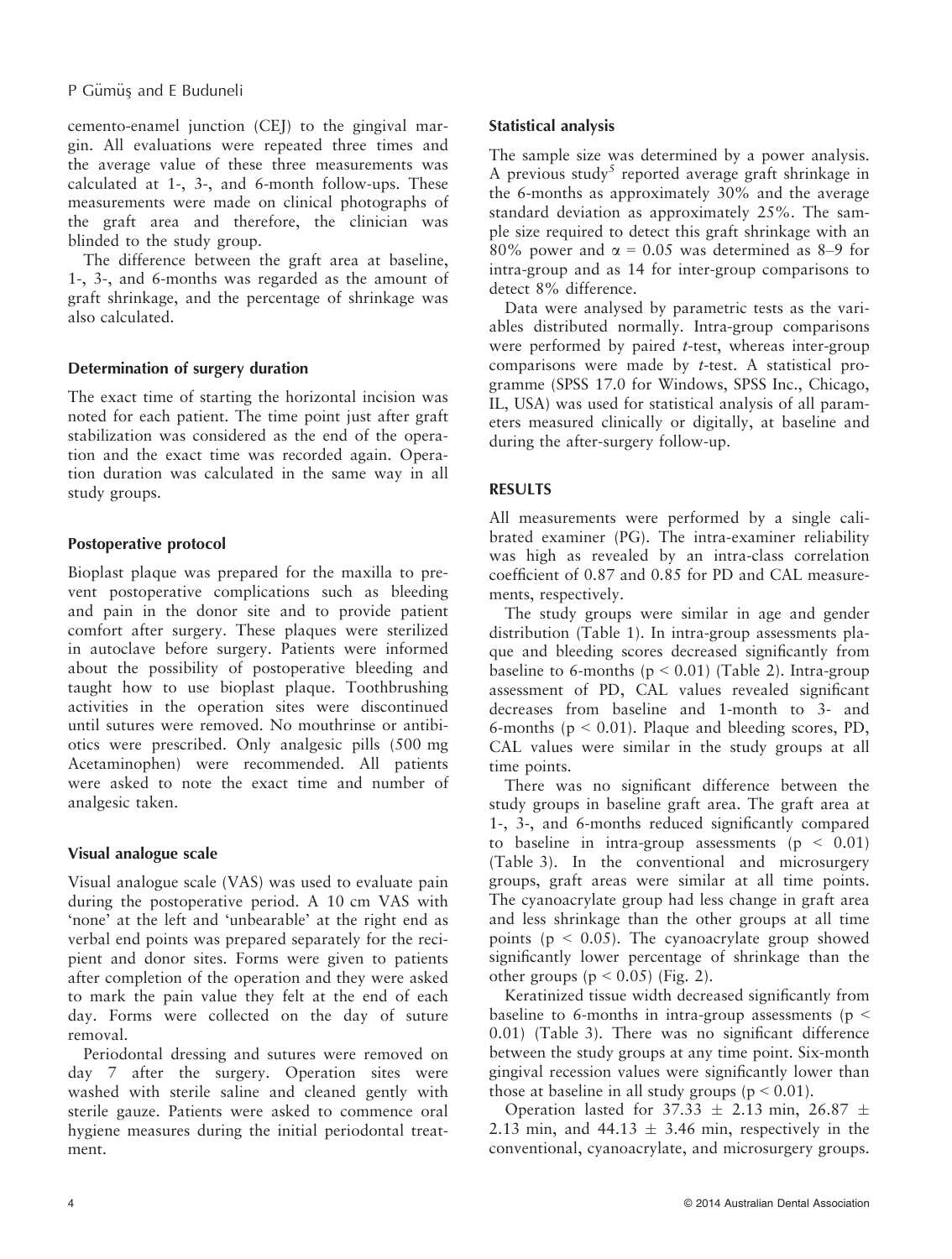Table 2. Measurements are in the anterior mandibular teeth

|                      |                    | Conventional<br>group | Cyanoacrylate<br>group | Microsurgery<br>group |
|----------------------|--------------------|-----------------------|------------------------|-----------------------|
| PI (Score $0-5$ )    | Baseline           | $4(3-4)$              | $4(3-4)$               | $3(3-4)$              |
|                      | 1 month            | $2(2-3)$ *            | $2(2-3)$ *             | $2(2-3)$ *            |
|                      | 3 month            | $0(0-1)$ *†           | $0(0-1)$ *†            | $0(0-1)$ *†           |
|                      | 6 month            | $0(0-1)$ *†           | $0(0-1)$ *†            | $0(0-1)$ *†           |
| PBI (Score $0 - 4$ ) | Baseline           | $3(2-3)$              | $3(2-3)$               | $3(2-3)$              |
|                      | 1 month            | $1(1-2)$ *            | $1(1-2)$ *             | $2(1-2)$ *            |
|                      | 3 month            | $0(0-1)$ *†           | $0(0-1)$ *†            | $0(0-1)$ *†           |
|                      | 6 month            | $0(0-1)$ *†           | $0(0-1)$ *†            | $0(0-1)$ *†           |
| $PD$ (mm)            | Baseline           | $2.47 \pm 0.52$       | $2.33 \pm 0.49$        | $2.53 \pm 0.52$       |
|                      | 1 month            | $2.27 \pm 0.52$       | $2.13 \pm 0.49$        | $2.23 \pm 0.52$       |
|                      | 3 month            | $1.93 \pm 0.70$ *†    | $1.73 \pm 0.60$ *†     | $2.11 \pm 0.83$ *†    |
|                      | 6 month            | $1.93 \pm 0.70$ *†    | $1.73 \pm 0.70$ *†     | $2.13 \pm 0.83$ *†    |
|                      | Baseline - 6 month | $0.53 \pm 0.52$       | $0.60 \pm 0.51$        | $0.40 \pm 0.51$       |
| CAL (mm)             | Baseline           | $6.13 \pm 1.60$       | $5.40 \pm 1.64$        | $5.60 \pm 1.72$       |
|                      | 1 month            | $6.13 \pm 1.60$       | $5.30 \pm 1.63$        | $5.60 \pm 1.65$       |
|                      | 3 month            | $4.80 \pm 1.11$ *†    | $4.07 \pm 1.83$ *†     | $4.53 \pm 1.73$ *†    |
|                      | 6 month            | $4.80 \pm 1.21$ *†    | $4.07 \pm 1.83$ *†     | $4.53 \pm 1.73$ *†    |
|                      | Baseline - 6 month | $1.33 \pm 1.11$       | $1.33 \pm 0.25$        | $1.07 \pm 0.89$       |

PI: plaque index; PBI: papilla bleeding index; PD: probing depth; CAL: clinical attachment level. Significant difference compared to baseline  $(*p < 0.01)$  and 1 month (†p < 0.01).

PI and PBI are shown as median (Q1–Q3), PD and CAL are shown as mean  $\pm$  standard deviation.

|  |  |  | Table 3. Digital measurements on clinical photographs in the study groups |  |  |  |  |  |  |  |  |  |
|--|--|--|---------------------------------------------------------------------------|--|--|--|--|--|--|--|--|--|
|--|--|--|---------------------------------------------------------------------------|--|--|--|--|--|--|--|--|--|

|                                 |                                                               | Conventional<br>group                                                                       | Cyanoacrylate<br>group                                                                        | Microsurgery<br>group                                                                       |
|---------------------------------|---------------------------------------------------------------|---------------------------------------------------------------------------------------------|-----------------------------------------------------------------------------------------------|---------------------------------------------------------------------------------------------|
| Graft area<br>$\rm (mm^2)$      | Baseline<br>1 month<br>3 month<br>6 month                     | $45.387 \pm 11.388$<br>$34.877 \pm 7.262$ *<br>$32.811 \pm 7.560$ *<br>$30.287 \pm 7.288$ * | $45.837 \pm 8.763$<br>$41.711 \pm 8.768$ **<br>39.186 $\pm$ 9.029 **<br>$37.575 \pm 8.562$ ** | $43.544 \pm 11.788$<br>$33.452 \pm 8.212$ *<br>$30.577 \pm 8.004$ *<br>$29.362 \pm 6.738$ * |
| Shrinkage<br>(mm <sup>2</sup> ) | Baseline -1 month<br>Baseline - 3 month<br>Baseline - 6 month | $10.510 \pm 5.877$<br>$12.576 \pm 5.767$<br>$15.101 \pm 6.552$                              | $4.125 \pm 1.660 \pm 1.000$<br>$6.651 \pm 2.105 \pm 1.005$<br>$8.261 \pm 2.334 \pm 1.00$      | $10.092 \pm 5.547$<br>$12.967 \pm 5.696$<br>$14.182 \pm 6.738$                              |
| Keratinized<br>gingiva<br>(mm)  | Baseline<br>1 month<br>3 month<br>6 month                     | $5.66 \pm 1.00$<br>$4.74 \pm 0.89$ *<br>$4.68 \pm 1.01$ *<br>$4.55 \pm 1.01$ *              | $5.55 \pm 0.44$<br>$4.92 \pm 0.59$ *<br>$4.76 \pm 0.62$ *<br>$4.77 \pm 0.77$ *                | $5.33 \pm 1.13$<br>$4.68 \pm 1.12$ *<br>$4.34 \pm 1.03$ *<br>$4.26 \pm 0.97$ *              |
| Recession<br>(mm)               | Baseline<br>6 month<br>Baseline - 6 month                     | $3.61 \pm 1.40$<br>$2.67 \pm 1.10$ *<br>$0.95 \pm 0.74$                                     | $3.33 \pm 1.30$<br>$2.42 \pm 1.32$ *<br>$0.92 \pm 0.44$                                       | $3.33 \pm 0.85$<br>$2.49 \pm 0.92$ *<br>$0.83 \pm 0.43$                                     |

There was no significant difference between the study groups in baseline graft area values ( $p > 0.05$ ).

The graft area reduced significantly compared to baseline in intra-group assessment (\*p < 0.01).

The graft area changes and amount of graft shrinkage was significantly lower in the cyanoacrylate group than the conventional and microsurgery groups at all time points ( $\uparrow p < 0.05$ ).

Significant changes compared to baseline in intra-group assessment ( $p < 0.01$ ).

All data are shown as mean  $\pm$  standard deviation.

In the cyanoacrylate group, operation duration was significantly less than the other groups, whereas it was shorter in the conventional group than the microsurgery group ( $p < 0.05$ ).

No postoperative complication such as bleeding was noted in any patient. One patient in each of the conventional and cyanoacrylate groups and two patients in the microsurgery group took analgesics in the first day after the operation. VAS score in the recipient site decreased in all groups from day 1 to day 6. In the cyanoacrylate group, VAS values were significantly lower than the other two groups during the first five days ( $p < 0.05$ ) (Fig. 3a). In the donor site, VAS scores decreased in all groups from day 1 to day 6. There was no significant difference between the study groups at any time point (Fig. 3b).

## **DISCUSSION**

Blood supply between free gingival graft and recipient site is critical for the healing process, as is atraumatic graft stabilization for maintenance of plasmatic circulation. In the present study, three different graft stabilization techniques were used and postoperative graft shrinkage was compared at 1-, 3-, and 6 months.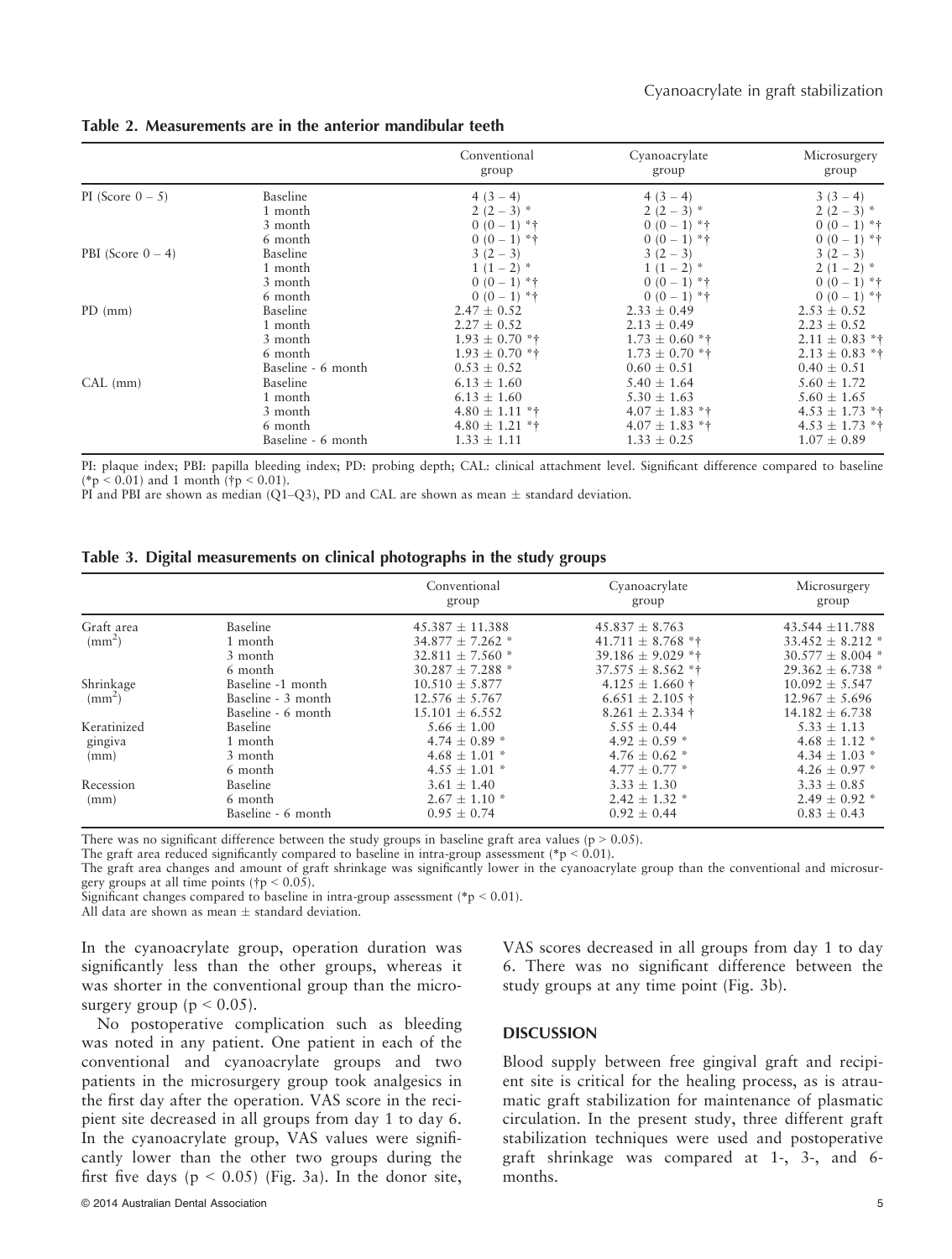### P Gümüş and E Buduneli



Fig. 2 Percentage of graft shrinkage (%) in the groups at 1-, 3-, and 6-month follow-up. Black slices are the amount of shrinkage (%) in the pie charts.

Plaque index, bleeding index, probing depth and clinical attachment level all decreased similarly during the follow-up period in the three study groups. An increase in keratinized tissue width improves patient's plaque control<sup>24,25</sup> and our findings provide further support for this fact. Furthermore, this improved plaque control may have enabled creeping attachment, which resulted in a decrease in attachment level.

No proportional value has been reported so far between the graft size and graft shrinkage but graft shrinkage is affected by the initial graft size. In the present study, graft dimensions were standardized at 5 x 10 mm to safely compare the study groups with regard to graft shrinkage. An insufficient amount of attached gingiva is most frequently seen in the mandibular anterior region. Therefore, we limited the recipient site to one or two mandibular anterior teeth. The mesio-distal width of mandibular incisive teeth and canine is 3.5–5.5 mm in the neck and 5–7 mm in the coronal part, therefore a mesio-distal length of 10 mm was appropriate for the graft to cover the recipient site.

Graft thickness is another factor affecting shrinkage.<sup>7</sup> Therefore, standardized graft thickness is very important when comparing the shrinkage between groups. In a pilot study of five patients, we harvested grafts so that the scalpel was under the graft tissue. Graft thickness was then immediately assessed with a calliper at six points (edges and centre of the graft) and found to be  $1-1.3$  mm thick. Previous studies<sup>7,26</sup> reported adequate graft thickness to be 1–2 mm. Thus, adequate and standard graft thickness was a major concern in the present study.

The area of the graft is expected to be  $50 \text{ mm}^2$  with 5 x 10 mm graft dimensions. After the stabilization, the graft area was determined by software, which calculates pixel numbers in the coloured graft area. This technique is more sensitive than calculation of graft area simply by measuring the distances with a periodontal probe or calliper. In the present study, the baseline graft area was calculated as  $45 \text{ mm}^2$  by the software and there was no significant difference between the study groups. In previous studies,  $4-6,27$ graft area was calculated by multiplying the longest apico-coronal dimension with mesio-distal width, which was measured by a periodontal probe or a calliper.

In our cyanoacrylate group, the graft shrinkage was significantly less than the other two groups. Moreover, graft stabilization in the recipient site with cyanoacrylate resulted in significantly shorter and atraumatic operation. All these factors may have a role in the significantly less graft shrinkage obtained in the cyanoacrylate group. In the cyanoacrylate group, gentle pressure was applied to the graft before it was stabilized in the recipient site. In the other two groups, pressure was applied after the stabilization. When dropped, cyanoacrylate is likely to stabilize the graft immediately after gentle pressure without any movement. This initial stabilization may have a significant role in maintenance of avascular plasmatic circulation, eventually resulting in less shrinkage. One can expect to find similar shrinkage values in our cyanoac-



ation. (a) recipient site VAS scores; (b) donor site VAS scores. Pain levels in the recipient site were significantly less in the cyanoacrylate group than the conventional and microsurgery groups ( $np < 0.05$ ).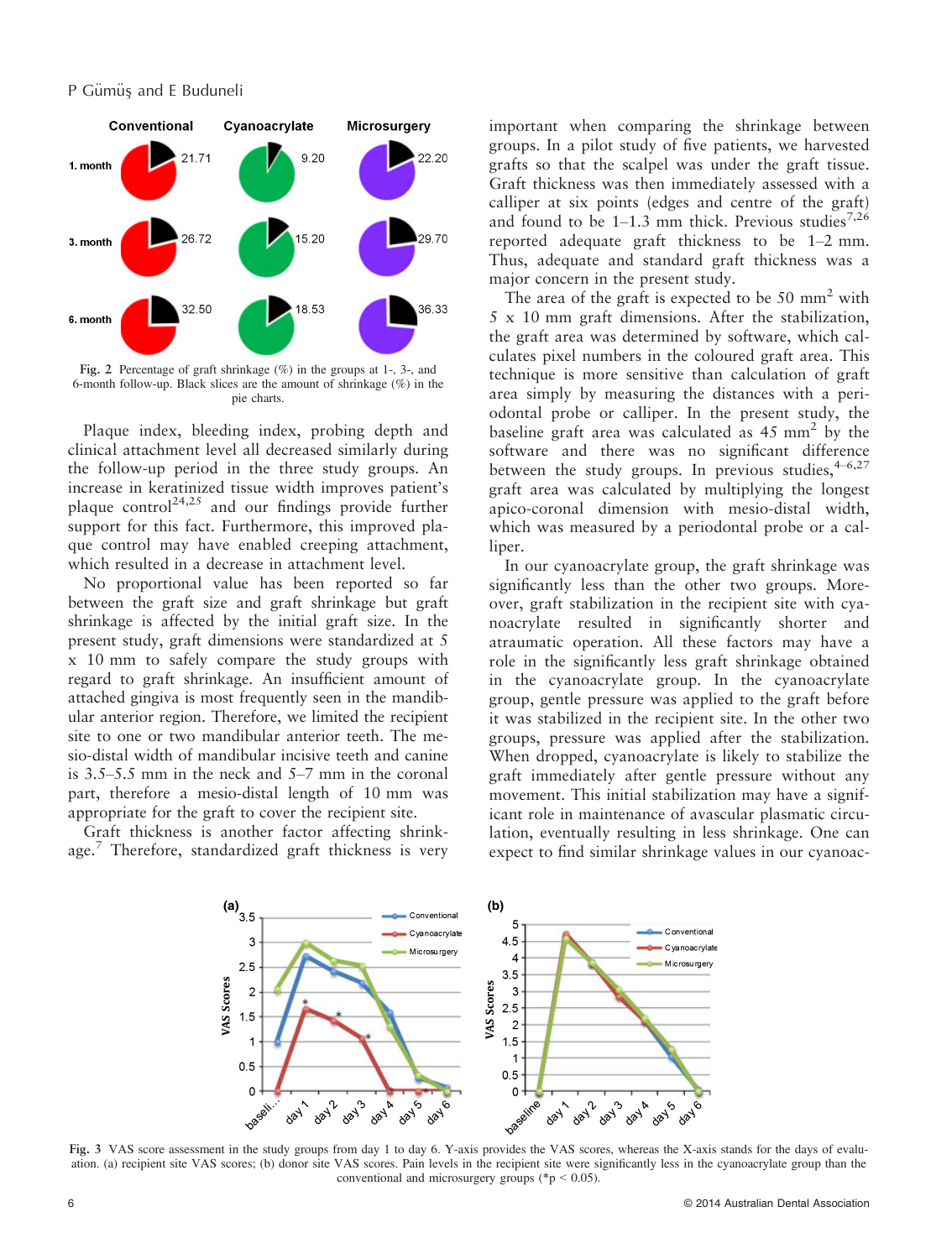rylate and microsurgery groups, which was not the case. The operation lasted significantly longer in the microsurgery group than in the conventional group and the number of sutures was four more than that in the conventional group. It may be speculated that the longer the operation lasts, the more is the graft shrinkage. Even with microsurgery the number of sutures is important to obtain less shrinkage.

No published study with similar study groups could be found to compare our findings. James and McFall<sup>4</sup> reported 40% graft shrinkage in the third and 49% in the sixth months. Hatipoglu et al.<sup>5</sup> stated that graft shrinkage was 25% in the third week and 35% in the sixth month. The graft area was determined by a periodontal probe in both studies. Silva et al.<sup>6</sup> detected approximately 37% shrinkage in the first month and 44% in the sixth month and used a calliper to calculate the graft area. We believe area calculation by software enabled us to make more sensitive assessments.

Barbosa et  $al.^{27}$  stabilized free gingival graft with ethyl cyanoacrylate in one group and with silk mucoperiosteal sutures in the other. Graft area calculated by the calliper on day 30, day 45, and day 90 were 60.9  $\pm$  15.1, 54.5  $\pm$  16.1, 54.5  $\pm$  16.1 and 59.0  $\pm$ 2.4, 57.1  $\pm$  1.3, 57.1  $\pm$  1.3 mm<sup>2</sup> in the cyanoacrylate and suture group, respectively. No significant difference was reported between the study groups for changes in graft area. The authors stated that the study groups were similar as no or minimal trauma was applied to the soft tissues. Our findings differ from those of Barbosa et  $al.^{27}$  as the graft shrinkage in the present cyanoacrylate group was significantly less than that in the conventional group. This difference between the two studies may be explained by usage of mucoperiosteal sutures in the suture group of Barbosa et al.<sup>27</sup> providing atraumatic stabilization of the graft in both groups. Another likely explanation is the difference in graft area calculation technique between the two studies as the software-aided measurement improves the sensitivity and accuracy.

VAS score in the recipient site of our cyanoacrylate group was lower than those in the other groups during the first five days postoperatively. In this group, graft stabilization in the recipient site occurred in a significantly shorter time. We believe the shorter operation time relates to less inflammation and oedema and less pain during the postoperative period. Accordingly, Zucchelli et al.<sup>28</sup> reported that longer surgical time in the control group might have balanced the secondary intention wound healing experienced by the test group in terms of postoperative pain.

#### **CONCLUSIONS**

It can be suggested that stabilization of free gingival grafts with cyanoacrylate decreases operation time and recipient site pain in the first week after the operation and results in less graft shrinkage. Therefore, cyanoacrylate may be a promising alternative for conventional and microsurgery techniques to stabilize free gingival grafts.

#### ACKNOWLEDGEMENTS

This study was funded solely by the authors' institution. The authors declare that they have no conflict of interest.

#### **REFERENCES**

- 1. Hall WB, Lundergan WP. Free gingival grafts; current indications and techniques. Dent Clin North Am 1993;37:227– 242.
- 2. Cortellini P, Tonetti M, Prato GP. The partly epithelialized free gingival graft (pe-fgg) at lower incisors. A pilot study with implications for alignment of the mucogingival junction. J Clin Periodontol 2012;39:674–680.
- 3. Karring T, Ostergaard E, Löe H. Conservation of tissue specificity after heterotopic transplantation of gingiva and alveolar mucosa. J Periodontal Res 1971;6:282–293.
- 4. James WC, McFall W Jr. Placement of free gingival grafts on denuded alveolar bone. J Periodontol 1978;6:283–290.
- 5. Hatipoğlu H, Keçeli HG, Güncü GN, et al. Vertical and horizontal dimensional evaluation of free gingival grafts in the anterior mandible: a case report series. Clin Oral Investig 2007;11:107–113.
- 6. Silva CO, Ribeiro PE, Sallum AW, et al. Free gingival grafts: graft shrinkage and donor-site healing in smokers and nonsmokers. J Periodontol 2010;81:692–701.
- 7. Sullivan HC, Atkins JH. Free autogenenous gingival grafts. 1. Principles of successful grafting. Periodontics 1968;6:5–13.
- 8. Dennison JB, Meyer JM, Birnholtz SB, et al. Initial leakage under pit and fissure sealants assessed by neutron activation. J Dent Res 1974;53:1439–1444.
- 9. Levin MP, Cutright DE, Bhaskar SN. Cyanoacrylate as a periodontal dressing. J Oral Med 1975;30:40–43.
- 10. Brauer GM, Jackson JA, Termini DJ. Bonding of acrylic resins to dentin with 2-Cyanoacrylate esters. J Dent Res 1979; 58:1900–1907.
- 11. Barkhordar RA, Javid B, Abbasi J, et al. Cyanoacrylate as a retro filling material. Oral Surg Oral Med Oral Pathol Oral Radiol Endod 1988;65:468–473.
- 12. Mattick A. Use of tissue adhesives in the management of paediatric lacerations. J Emerg Med 2002;19:382–385.
- 13. Miller NA. Sutureless gingival grafting. A simplified procedure. J Clin Periodontol 1982;9:171–177.
- 14. Singer AJ, Quinn JV, Clark RE, et al. Closure of lacerations and incisions with octylcyanoacrylate: a multicenter randomized controlled trial. Surgery 2002;131:270–276.
- 15. Singer AJ, Quinn JV, Hollander JE. The cyanoacrylate topical skin adhesives. Am J Emerg Med 2008;26:490–496.
- 16. Azevedo CL, Marques MM, Bonbana AC. Cytotoxic effects of cyanoacrylates used as retrograde filling materials. An in vitro analysis. Braz Oral Res 2003;17:113–118.
- 17. Negri MR, Panzarini SR, Poi WR, et al. Use of a cyanoacrylate ester adhesive for splinting of replanted teeth. Dent Traumatol 2008;24:695–697.
- 18. Bonutti PM, Weiker GG, Andrish JT. Isobutyl cyanoacrylate as a soft tissue adhesive. An in vitro study in the rabbit Achilles tendon. Clin Orthop Relat Res 1988;229:241–248.